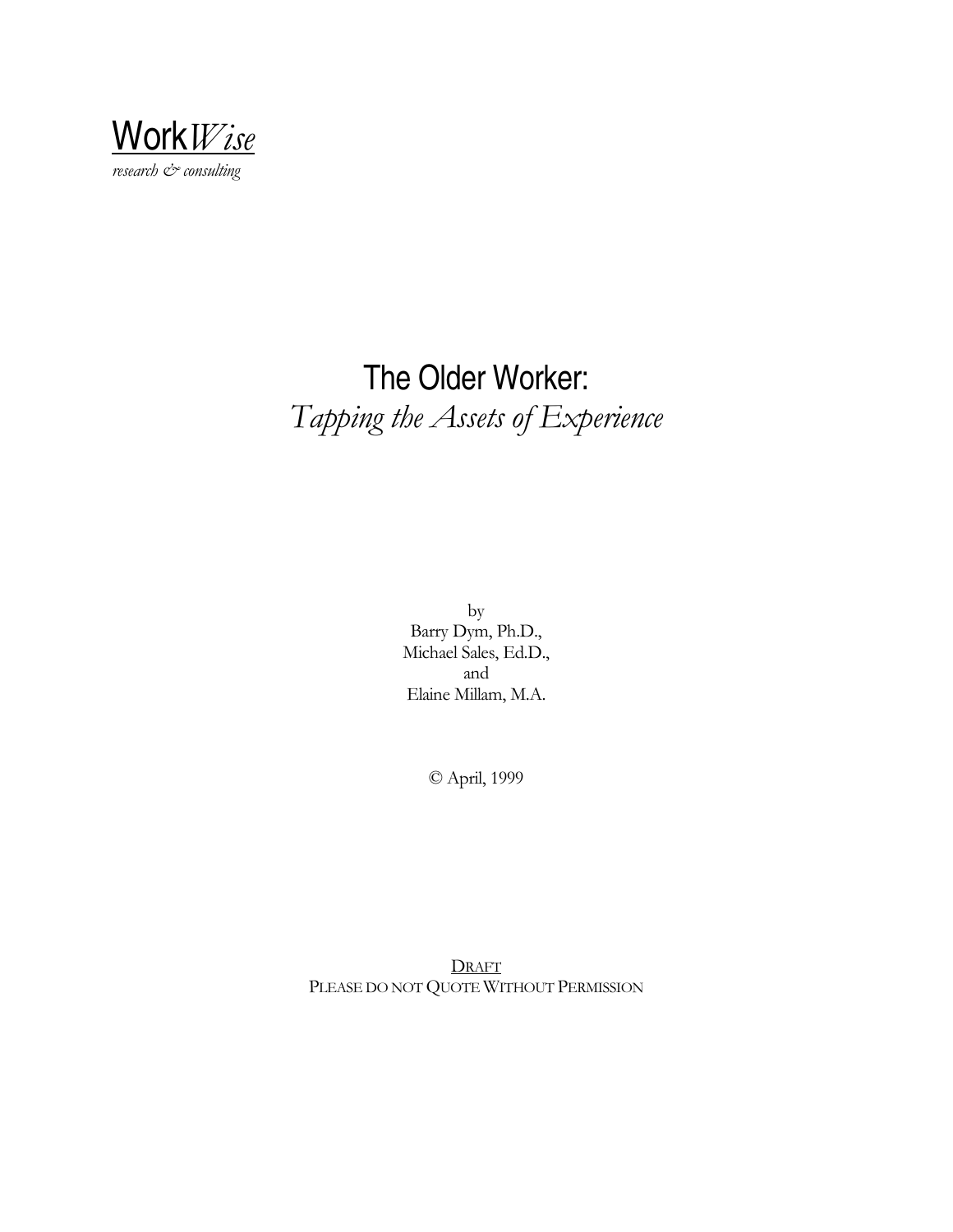$\boldsymbol{T}$ here's a tempest brewing in the American workplace. The graying of the vast baby boomer generation, cultural misconceptions about aging, and an impoverished sense of how to improve the situation have created the prospect of a head-on collision between a group of people who want to work and organizations that have no satisfying place for them. Unless we act wisely now, these conditions will do serious damage to productivity and organizational effectiveness.

#### **Boomer Demographics Collide with Workplace Practices**

Most businesses are unprepared for the flood of baby boomers who have entered their 40s and 50s, and equally important, for the shortage of skilled workers and managers that will follow them. In a 1998 AARP study of American corporations, 82 percent of respondents said they had taken no steps to prepare for a worker shortage. According to the US Census, the 76 million children born between 1946 and 1964 are now turning 50 at the rate of one person every eight seconds. The boomers now comprise 52 percent of the working population. Because of their sheer numbers, the average employee age is rapidly rising. Next year, in 2000, it is estimated to be 40. The workforce could lose substantial numbers of experienced workers from all walks of life as boomers begin reaching fifty-five in 2001 and start to retire. Since there were only 43 million births from 1965 to 1976, the exiting boomers will likely create a shortage of skilled people in the workforce.

Most boomers have neither the inclination nor, in their minds, the financial means for early retirement. According to a recent study, 80 percent of those born between 1948 and 1965 expect to work past age 65. Compare that with the roughly 10 percent of the over-65 generation who held jobs last year. And the declining value of Social Security and pensions lends concrete fuel to the boomers anxious decision to keep on working. The U. S. Social Security Administration estimates that only 2 percent of the population will be financially self-sufficient when it retires, making work a necessity for most. Also, Fortune magazine stated that Social Security will be paying out more than it brings in by 2013, and will be out of money by 2030 making employment mandatory for a large number of people.

Over the last couple of decades, business has often given up on older workers, letting them drift into boredom, marginalization, and other unproductive modes. In spite of legal efforts to the contrary (culminating in the Age Discrimination and Employment Act), to counter high salaries, medical costs, declining productivity, clogging of career pipelines, and morale problems created by their graying workforce, businesses are inclined to let as many older workers go as possible.<sup>1</sup> Training opportunities are frequently unavailable to older workers. In a 1993 study by Barth, McNaught and Rizzi, 34 percent of managers interviewed admitted that they spent little money training older workers as opposed to 21 percent who spent little money on workers under 35. Another study by Hall and Mirvis (1993) concluded that resources are being put into young workers while older workers do not have access to such opportunities.

The departures have taken place under the aegis of general downsizing and extensive buyouts. But the coffers for buyouts appear to be drying up and the threat of litigation if downsizing emphasizes older workers has begun to end the efficacy of this approach to older workers.

Management practices such as motivational pep talks, training in the use of new technologies and threat haven't worked. Incentive systems that reward seniority instead of performance, unchallenged cultural assumptions about declining mental abilities, career paths and programs that end their useful life at 40, have helped create self-fulfilling prophesies of decline. Many older workers in high tech firms, newspapers and insurance feel like dead wood and 'has beens. With time, they come to believe and then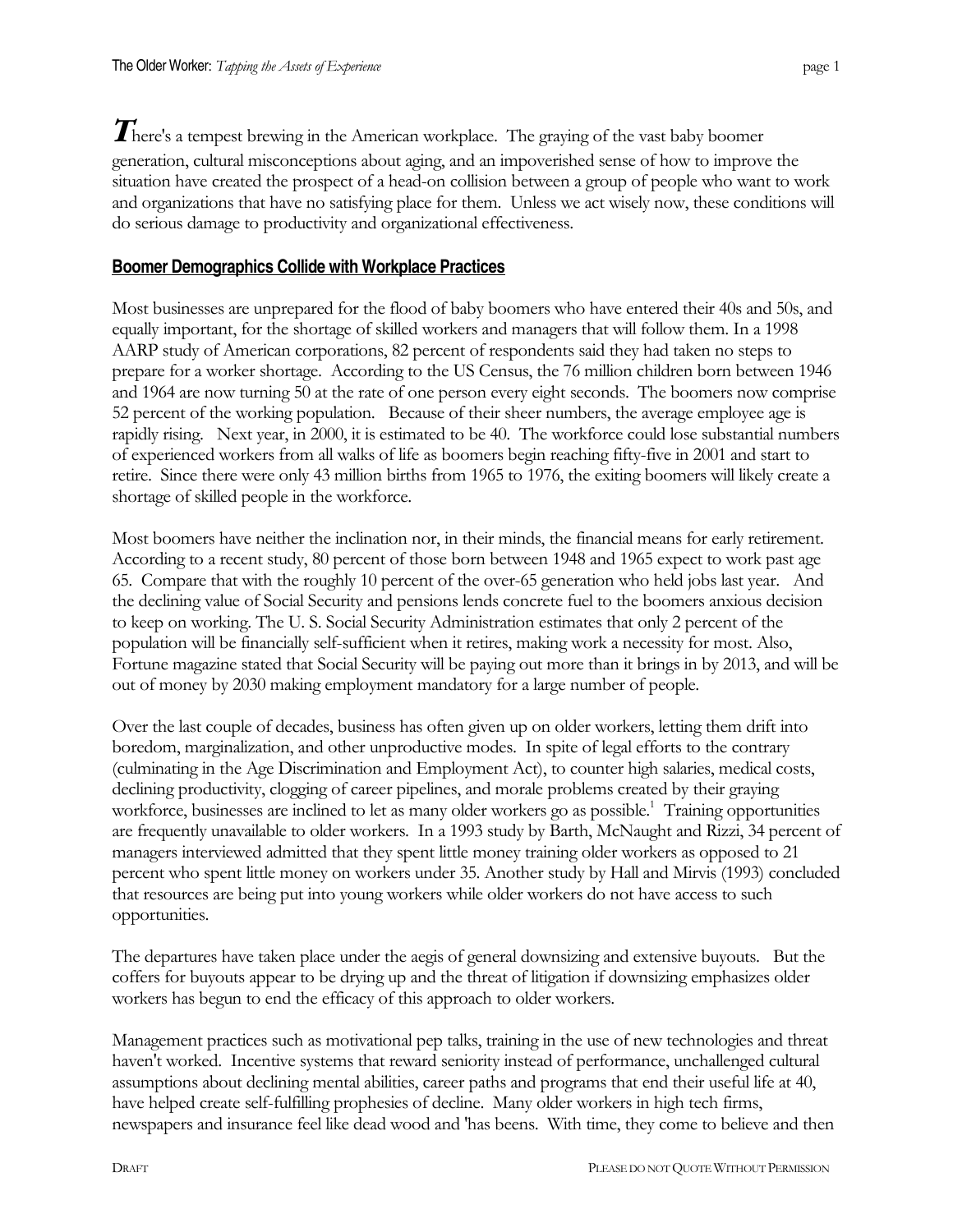to act out these scenarios of decline. But they must work: there are mortgages to pay, children in college, and many "quit and go to work" with a doggedness and a defensiveness towards those who say they want to improve their lot.

As one worker put it:

I've got kids in college and a lot of other debts. I feel like I'm working all the time and I'm sure not willing to take a lot of chances at this point in my career.

But this workplace crisis also presents exciting opportunities, not only for older but for all workers. Older workers, for example, want more flexibility in how and when they work and believe they are both skilled and mature enough to make flexible work arrangements productive for corporations. Much of the leading edge of career development theory and practice similarly leads towards unpacking the cluster of assumptions about what constitutes effective work; there are good reasons to think that flexible work arrangements for older workers can help define and lead this movement.

There is every reason in the world to develop programs to retain, revitalize, and retrain the most skilled, savvy workers in any workforce especially since the revitalization does not act as a drag on corporate progress but flows within the currents of the future.

## **The Mismeasure of Age**

Despite the widespread practice of requiring workers to retire at age 65, there is great potential in the aging workforce. Older workers frequently have a level of experience, business acumen and personal maturity that makes for conscientious effort, excellent service, and better decision making. Many opportunities to mobilize the productivity of mature employees are overlooked because of a pervasive set of myths that stop corporations from tapping into this potential.

Before continuing, however, let us offer one caveat. There are those who never performed effectively; we do not expect their transformation at 50 or 60. And there are those who consistently reinvent and reinvigorate themselves. They do not need organizations to attend to them, and they are also not part of our conversation.

Now let's identify some commonly held myths and compare them to realities.

|                | Myth                                                     | Reality                                                             |
|----------------|----------------------------------------------------------|---------------------------------------------------------------------|
| As people age  | they grow less capable                                   | more is gained than lost                                            |
| Corporations   | save by getting rid of older workers                     | gain by retaining, redeploying, retraining<br>and revitalizing      |
| Older people   | don't want to work                                       | want to work differently                                            |
| Mature workers | cost more because of higher<br>absenteeism and accidents | have better attendance and accident<br>records than younger workers |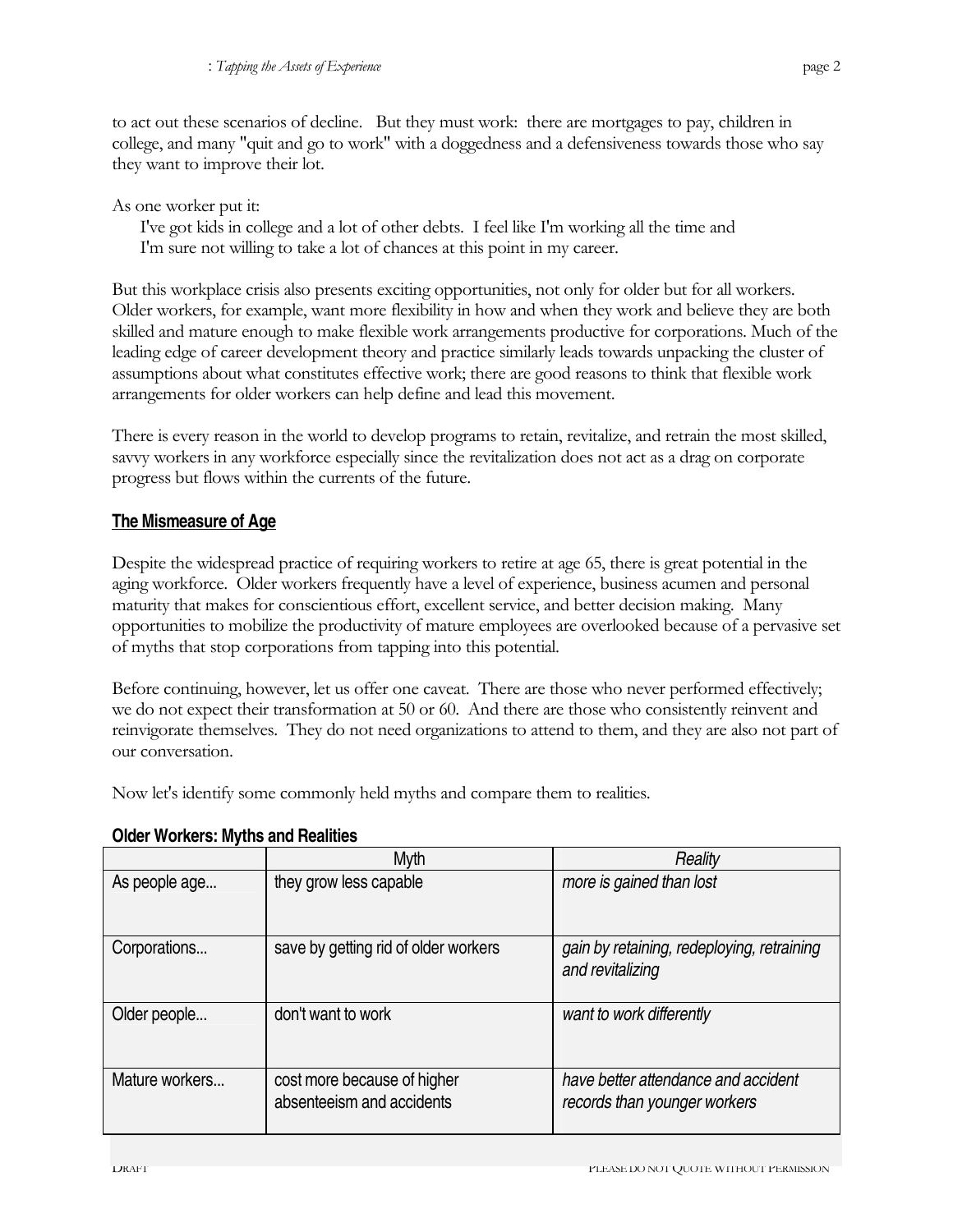## **Myth 1: As people age, they grow much less capable.**

## *Reality: More is gained than lost.*

People commonly joke about their lapses in memory by saying that they have "early Alzheimer's" or that they have "creaky old bones", but it's no laughing matter when employers start to marginalize older workers because they are convinced that the post-50 crowd can't get the job done.

Research is beginning to demonstrate that mature workers are much more capable of all sorts of exertion than is commonly believed. For example, Healthy People 2000 found that 84 percent of Americans over 45 (including 78 percent of those between 69 and 74) indicated that they were not limited for health reasons in the activities they could perform. Those who work are the healthiest of all.

Another study tells us that workers between 55 and 65 are as healthy as those between 45 and 55. They don't get sick any more often than younger workers. They report to work as reliably and they perform virtually all but the most demanding physical tasks with comparable ability.

What about the idea that people slow down mentally? Longitudinal studies show that, unless a person has suffered a serious health problem such as a stroke or head injury, most of us sustain our intellectual functioning well into our 70s and beyond.

Additionally, phenomenal advances in medical and genetic technology are not only fostering a longevity that would have been almost unimaginable 30 years ago, but they are also promise to enhance the quality of life of many people who would have been forced into full retirement even a decade ago. Taking the desire to work and the ability to work together, many people well past 65 are more than completely qualified for continued employment of all sorts.

However, direct comparisons with younger people may be beside the point. Measuring older workers only by the standards of youth inevitably favors youth. The flaw in this form of measurement was dramatically pointed out by feminist researcher Carol Gilligan<sup>2</sup> when she challenged theories of human development. She contended that theories produced by Freud, Erikson, and Kohlberg, the gurus of developmental psychology, were not theories of human development at all. They were theories of male development. Men are different than women and mature differently. The ideal man is not the ideal woman.

Likewise, in the workplace, older people are generally measured by standards that make them look less adequate primarily by emphasizing mental quickness not depth and physical stamina. This bias appears to be reflected in the career development literature which falls off a cliff at about the age 40, as though people and their careers could not develop further, and all that is left for older workers is to continue on a plateau or decline

We need a theory that measures the capabilities and preferences of older people on the basis of their distinctive qualities, viewing them as different but hardly less than youth. Shouldn't measures include their experience, their personal and political savvy, their wisdom? What about their capacity to take the long view, to keep small setbacks and slights in perspective? What about their ability and inclination to nurture younger workers, so long as they aren't placed in positions to directly compete with their youthful colleagues? Or to take care in general? Isn't this inclination essential in a service-oriented economy that says that the customer is always right? What about many other capacities and mental attitudes we have not yet associated with corporate productivity?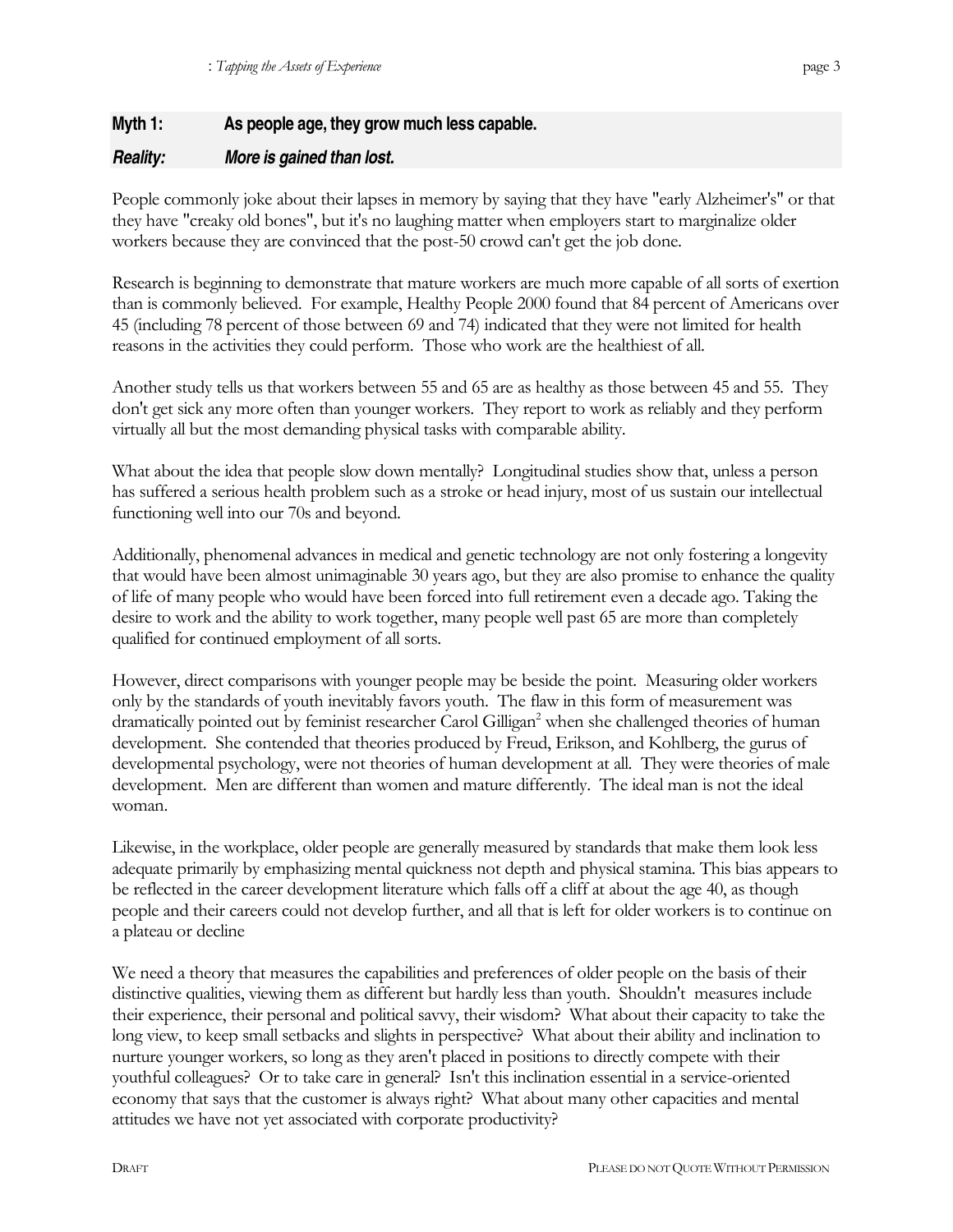Demographics lend weight and urgency to this reality. In many, if not most, organizations that have more than a decade of history, older workers are often people who have learned how to get the job done. They know the customers. They know the suppliers. They know the internal operating systems. They know the influence networks. They know the strengths and weaknesses of the product line. They know the strategy. In short, they are repositories of "system knowledge". In an era where knowledge management is a buzzword in every MBA program, the older worker is a knowledge holder and a wisdom maker. In many instances, getting rid of older workers guarantees the loss of is insight and a short cut to unproductive chaos. Institutional memory, how to move issues and material through a system, where to find resources, what the obstacles to success are--all of this can be lost only to be replaced by periods of extreme confusion. We know of many cases where this has happened. Letting older workers can be like throwing out your seed corn.

Here's an example derived from conversations with newspaper executives at the *New York Times, Wall Street Journal,* and *Boston Globe*. In many news organizations, editors routinely favor younger reporters over more senior reporters, who are said to "lose their legs at 40," even when and this preference leads to a wasteful and demoralizing pattern. The more editors refer to younger reporters, the more older reporters drift into unproductive marginality or angry opposition. This behavior further confirms the editors' belief that the older reporters are over the hill. They refer even less. Thus a self fulfilling prophesy of angry, ineffectual older reporters and arrogant, misguided young editors grows. The caricatures seem so real that some editors refer stories to 23 year old reporters when a 55 year old, who has covered the field for 30 years, and may even be a Pulitzer Prize winner, is 10 feet away.<sup>3</sup> And the editor never even suggests that the younger person be oriented by the older. This is a waste of knowledge and talent.

Some of the findings from the domain of "small world" research are relevant here. Network analysis demonstrates that those with the widest exposure to differing types of assignments and situations are those who have the largest number of connections to other people. In other words, they are "connected" and they can connect their organizations into their web of relationships. This sort of "informal" organization can never be fully replicated. Losing it is organizationally expensive in every sense of the word. How much wiser organizations would be to take action that would keep the older worker, and all of his or her insight and skill, involved in work, maybe as a participant in a new sort of way, but still immersed in the systems that they know so thoroughly.

Mitre Corporation is an example of an organization which seems to appreciate the nodal position of seasoned workers. The company appreciates the unique ability of employees who have watched a technology develop over time to serve the evolving interest of long term customers.

On a related note, society at large has a huge stake in debunking this myth of the financial gains to be had from terminating the employment of older workers. As we keep reading in the press, there simply aren't enough workers coming up in the decades ahead to pay for the Baby Boomers draw down of Social Security. That key economic, let alone emotional, bulwark threatens to collapse unless an innovative solution can be found to this unsettling demographic situation. Clearly, postponing retirement in a way that also increases general productivity is an approach where everybody wins. In a few paragraphs we'll look at companies that are benefiting from this strategy.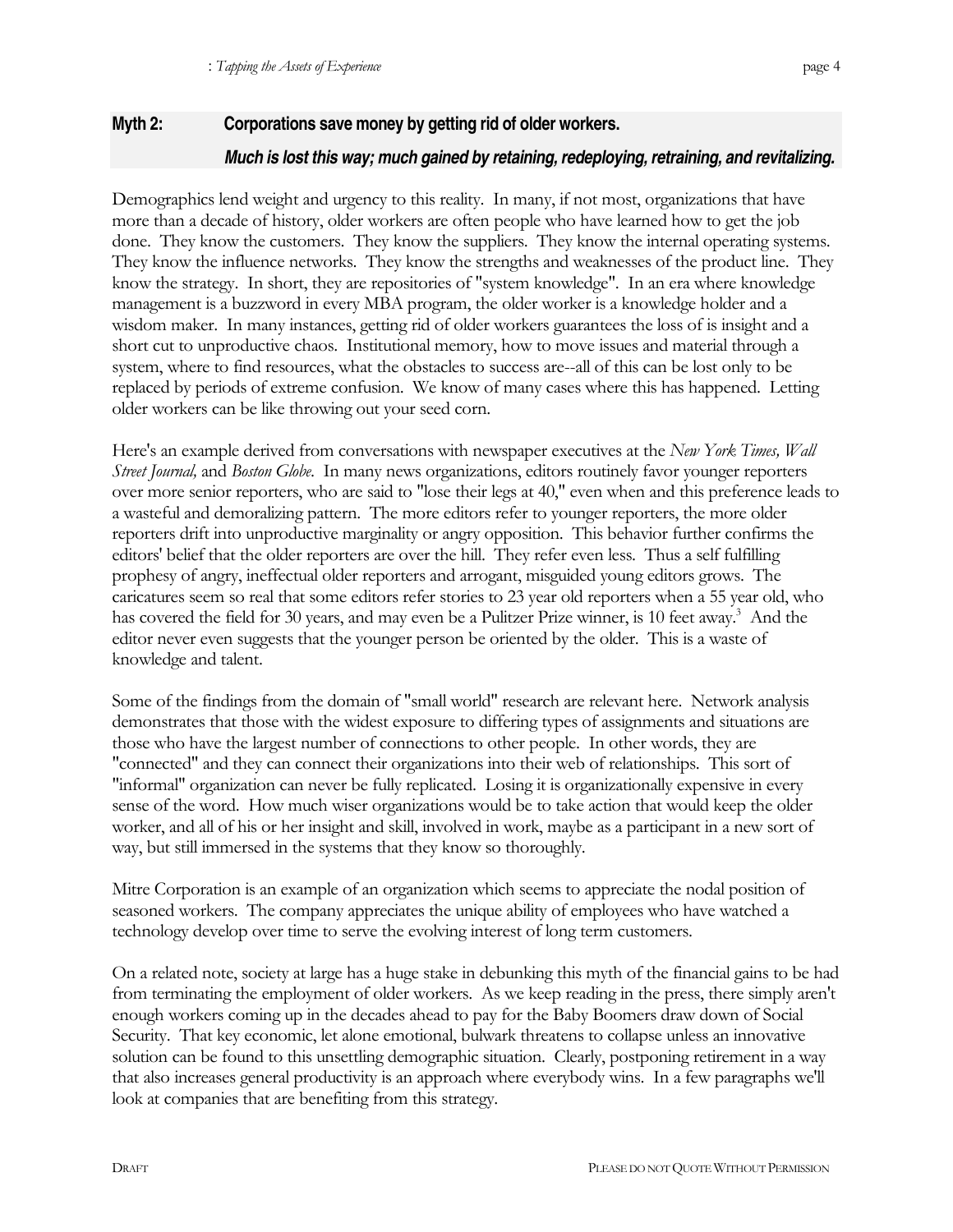## **Myth 3: Older people don't want to work**  *They want to work differently, and all the trends in careers say that this is not only possible but advantageous to corporations.*

A 1992 Harris Poll found that 5.4 million retired people were willing and able to work but unable to find an appropriate job. A research review of 185 research papers found that older people may actually have higher motivation and job satisfaction than younger workers. Nevertheless, a 1995 AARP study of managers tended to rate older workers as weak on flexibility, acceptance of new technology, and the ability to learn new skills.

True, many in the post-50 age bracket may no longer want to work the same job that they have been working and they may not want to work as many hours, but there are many roles that would very much like to take on. Students of the life cycle like Professor Dan Levinson, an eminent authority in the field of adult psychological development, report that the 20s, 30s and 40s are focused on needs such as acting with autonomy, pursuing ambitions and demonstrating competence. The 50s, 60s and 70s reflect a different set of needs involving the desire to appreciate one's achievements, accept one's limitations, and leave one's mark on a family and community. To get the best out of mature workers, organizations need a human resource strategy that responds to their developmental conditions and needs.

**Myth 4: Older workers cost a company more because of higher absenteeism and accidents.** 

*Reality: Research has shown that the accident and attendance records of older workers are better then those of younger workers. Older workers have proven themselves to be more dependable and responsible, and tend to shift from job to job far less than their younger counterparts.* 

## **A New Conception of Corporate Structure**

Within the traditional corporate structure, it is hard to think of what to do with older workers. Within its pyramidal form, each employee climbs a ladder, peaks, plateaus, then declines. At whatever point, employees are thought to decline, they present problems. Among journalists, dentists, and nurses, for example, that point is around 40. What to do with these declining professionals for the next 25 years.

Management theorist, Charles Handy's conception of the new corporation opens the way to rethinking the place of older workers, with their particular skills and developmental needs. Handy's framework identifies three types of organizational workers:

- 1. A core group of managers and skilled workers, who lead the organization and provide its stability and continuity. Without them the organization has no strategy or productive capability. Here one tends to find the very ambitious, the people whose whole lives are wrapped up in the organization and the very well paid.
- 2. Key external resources: individuals and organizations who relate to the organization on a contractual basis. For example, they might be providing outsourced accounting, legal, or accounting services.
- 3. A project-based employee pool. They are loosely connected to the organization on a job-by-job basis, allowing the organization to expand, contract, and change shape in other ways, according to the demands of the market and technology.

Both the second and third types of employment afford corporations much increased flexibility and cost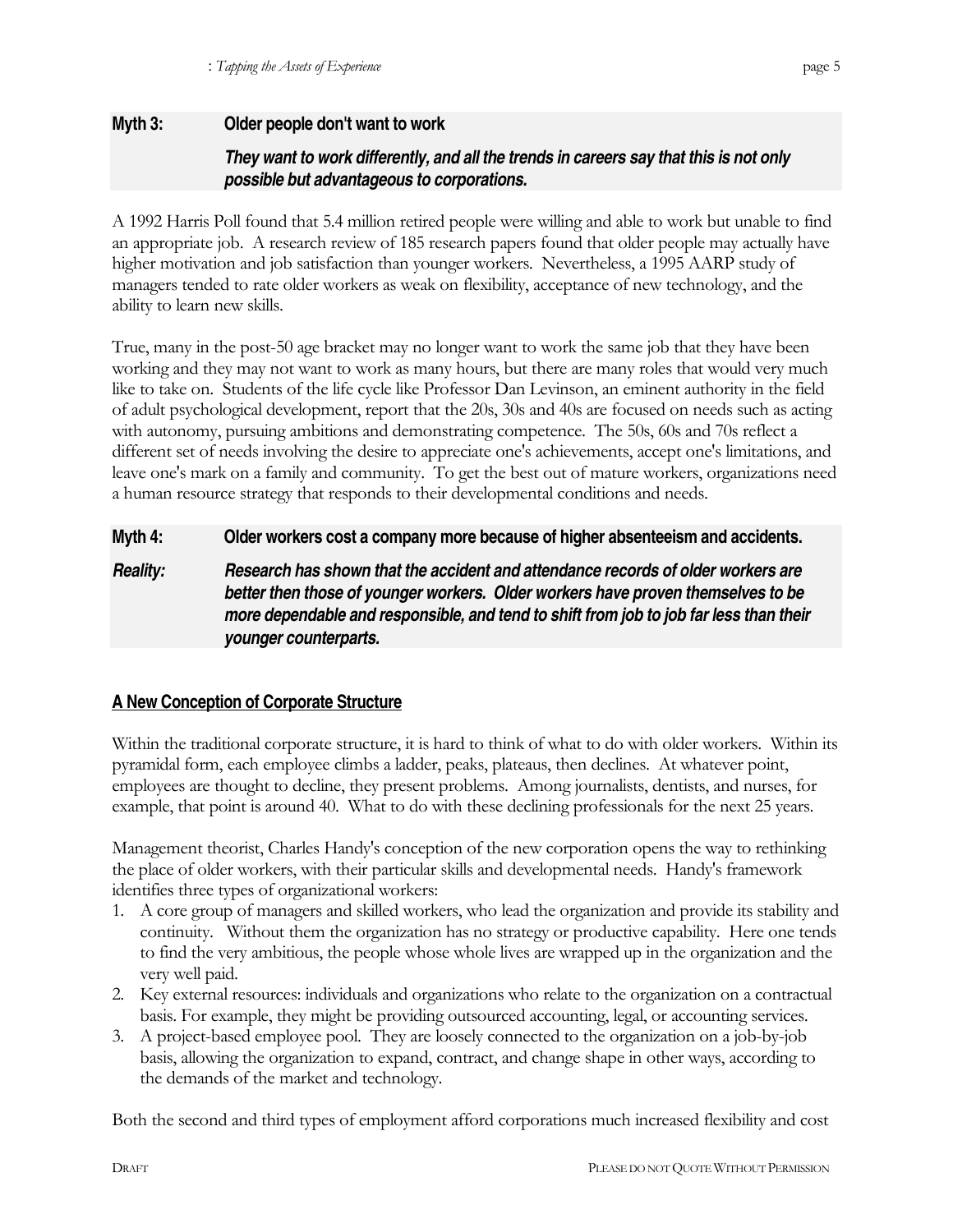It is easy to imagine some older workers in each of these three groups. The traditional core is generally filled with the most skilled, powerful older managers. Many of those who "retire" often return to their long-time employees as regular "consultants," and contractors, which represent the second category, and which provides older workers with greater control over their time. The project-based employee pool provides even greater control for both employees, who, later in their career, wish to work intensely, then take vacations, or to work from their home offices instead of being burdened by the demands of "face time".

## **Crisis and Opportunity: The Lessons of Best Practices**

It is in everyone's interest--corporate, governmental, and individual--to determine how to restructure the workplace to increase productivity and satisfaction for mature workers. A few organizations have begun this process Many private sector companies and other organizations are already taking advantage of the tremendous talent and experience of aging workers. In this section, we'll set forward a few examples.

Flexibility is one of the keys to helping older workers stay motivated and productive. According to Kathy Fyock, author of *Unretirement*, for example, we are starting to hear more about sabbaticals. Organizations are realizing that as people work longer, they need time to recharge their batteries, to retool or revitalize their skills before they come back to work. Several companies are even encouraging interspersed periods of education and leisure throughout their employees' work lives.

Some companies are looking to their own retirees as a source of temporary help. Through its Retiree Job Bank, for example, Travelers Group, a large insurance company, allows retired employees to work up to 960 hours each year without cutting their pension checks. The program saves the company about \$1.5 million each year in agency fees. To Travelers this makes business sense because its retirees are reliable and experienced workers. IBM has followed suit by re-hiring many of the highly skilled and knowledgeable people who were eliminated in the early 90s restructuring efforts. The re-hired retirees are considered an elite corps of managers, operating a supplemental workforce to address specific business problems.

IBM is also in the process of designing a mentoring system in which savvy retirees are paired with newly hired college graduates. The mentors provide a general orientation for the young workers including an awareness of IBM's history and culture, as well as tips about how to succeed.

Polaroid has developed a flexible work alternative to assist senior employees make decisions about retirement and to help them ease into the process. One option they offer is the rehearsal retirement that allows employees to take a leave of absence for three to six months. They are entitled to come back to the same job, no questions asked, says Mike Muther, a former senior human resource administrator at the company who observed the effects of the program. Another option is 'tapering off,' which permits employees to reduce their work hours to as little as 20 hours a week. The programs are more than just altruistic. The bottom-line result is augmented morale and productivity, says Muther.

A recent study of 500 companies of all sizes by Watson Wyatt found eight percent offering phased retirement. In that arrangement, retirement-age employees continue in their old jobs but with scaled down hours, typically 20 to 29 hours per week. A variation on phased retirement is the so-called boomerang job, in which an employee retires for a few months or a year, then bounces back to the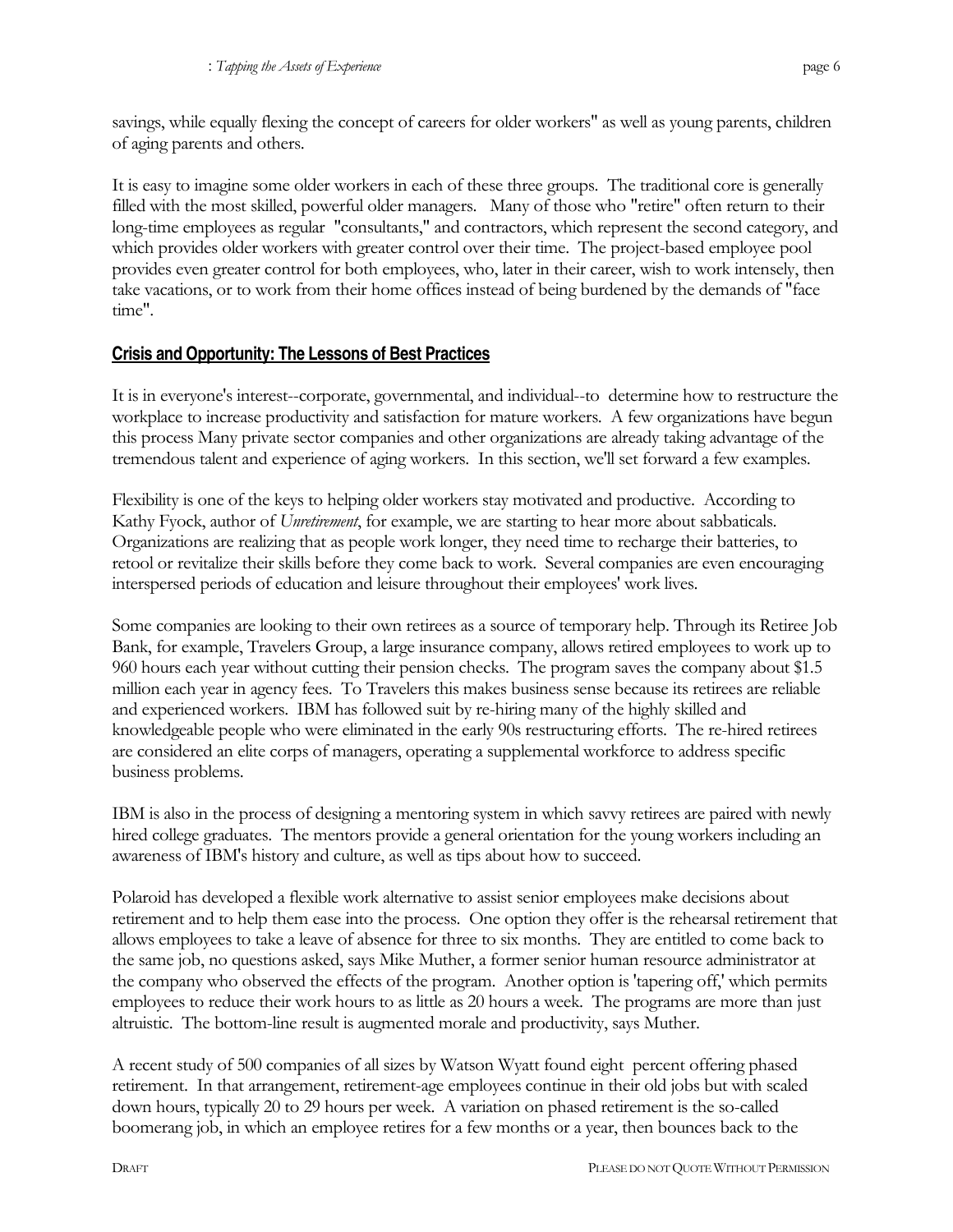company with limited hours. Monstanto Company's Retiree Resource Corps is typical. Participants have no set schedule, but are called as needed, with a central database tracking their skills and hours. Monsanto figures boomerangers cost 12-15 percent less than temporary workers and the primary benefit is their Monsanto experience. They know what needs to be done, says John Brugger, the program's business leader.

Finally, some organizations, such as Honeywell, American Express, and 3M, have developed internal task forces that listen to diverse employee groups to ascertain their needs and concerns. Honeywell's Older Worker League (OWL), furnishes a perspective for management that is valuable in redesigning programs, policies, and procedures with all employee groups in mind.

## **Focusing Human Resources Policies on the Older Worker**

These examples indicate the range of corporate initiatives designed to enhance the contribution of older workers to organizational productivity. But, there is much more that could be done to integrate a focus on older workers with some of the most insightful human resource policies.

For example, research from the Saratoga Institute lays out eight fundamental areas where an organization should focus to achieve long-term health. They are:

- values,
- commitment,
- ♦ culture,
- ♦ communication,
- ♦ partnering,
- ♦ collaboration,
- ♦ innovation and risk, and
- ♦ competitive passion.

Research reported in *Built to Last, In Search of Excellence* and other key management literature confirm the Saratoga findings. They all agree it is important to thoughtfully examine the core beliefs, functions and operations at the heart of a business first. Any redirection should be made to these key areas before launching new programs. When the time is right to initiate new actions and policies, they should fit into the organization's culture and complement positive management practices embedded in the company's operation.

Following are some selected best practices used by companies chosen as *Fortune Magazine's* 100 Best companies to Work For in America. *We have refashioned these policies slightly to show how they could be focused on the needs and wants of older workers to combat the barriers they are facing.* The additional case studies in this section illustrate the difference these policy revisions can make.

### *Practice I: Training and Development*

For many years, it has been well documented that companies that achieve long-term success take training and development very seriously. GE, for example, spends \$1 billion per year in leadership training programs. Training is not considered an add-on, but a sound part of the business strategy offered with the expectation of a positive return. Funds spent on training are considered serious investments.

### *In dealing with older workers, Training and Development means*: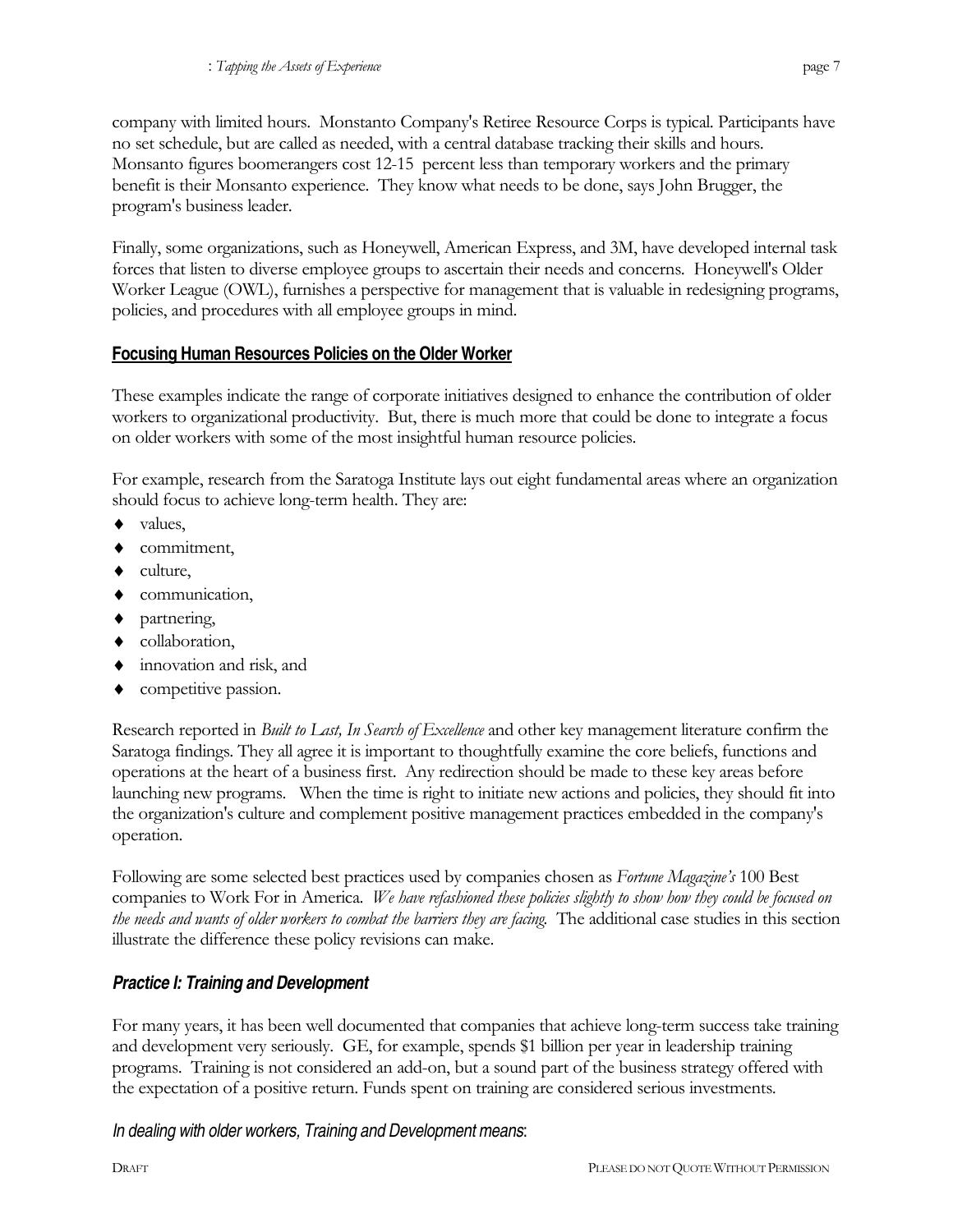- ♦ Making sure training opportunities are consistently available to older workers, offering opportunities to excel in subjects of their choice as long as they have an interest.
- ♦ Resisting any stereotypes about what older workers can and can't learn, especially regarding new technology such as computer literacy.
- ♦ Management training to make use of experience and know-how built over a long career

#### *Practice II: Career Development*

As the population ages and there are less high-level jobs to compete for, there has been an increased interest in giving employees alternative ways to refresh their careers. Current research about what employees value most cites the three top items as 1) being true to yourself/not selling out, 2) feeling in control of your life, and 3) making enough money to ensure comfort.

#### *In dealing with older workers, Career Development means:*

- ♦ Offering paid and unpaid sabbaticals to give employees the opportunity to learn new skills, to translate home-based skills into business-based skills, or simply to devise a refreshing adventure of their own making.
- ♦ Encouraging and facilitating older workers in sharing their wisdom as mentors and other roles that make use of their knowledge and experience.
- ♦ Making sample retirements available where individuals can try out retirement for a few months and return to their job with no questions asked if they want to.
- ♦ Redesigning jobs to focus on particular areas of interest, passion or expertise as a person gets older.

#### *Practice III: 9 to 5 No More*

Of all the options suggested for older workers, the interest and need for flexible working arrangements is probably the most popular. Eight-four percent of the older workers interviewed in a Harris Poll said they would take a part-time job for two to three days a week throughout the year. Another 68 percent mentioned that they would do seasonal work while 37 percent said they would be willing to work weekends. Such responses challenge the attitude that older people are less flexible. Other research has shown that older people like flexible work for several reasons. They can spend time with family, pursue other projects and get a better balance of leisure than they had in their full-time work. It can also give them some limited additional money, thus not endangering Social Security benefits.

#### *In dealing with the older workers, 9 to 5 No More means:*

- ♦ Offering reduced hour employment, whether it is seasonally or a few days a week.
- ♦ Making it possible to work through flextime by accommodating non-traditional hours. Older workers often do not have the scheduling constraints of younger people. Why not make use of this advantage?
- ♦ Encouraging employees to find arrangements to share jobs if an acceptable match can be found.
- ♦ Facilitating telecommuting as an option if it is more convenient for workers.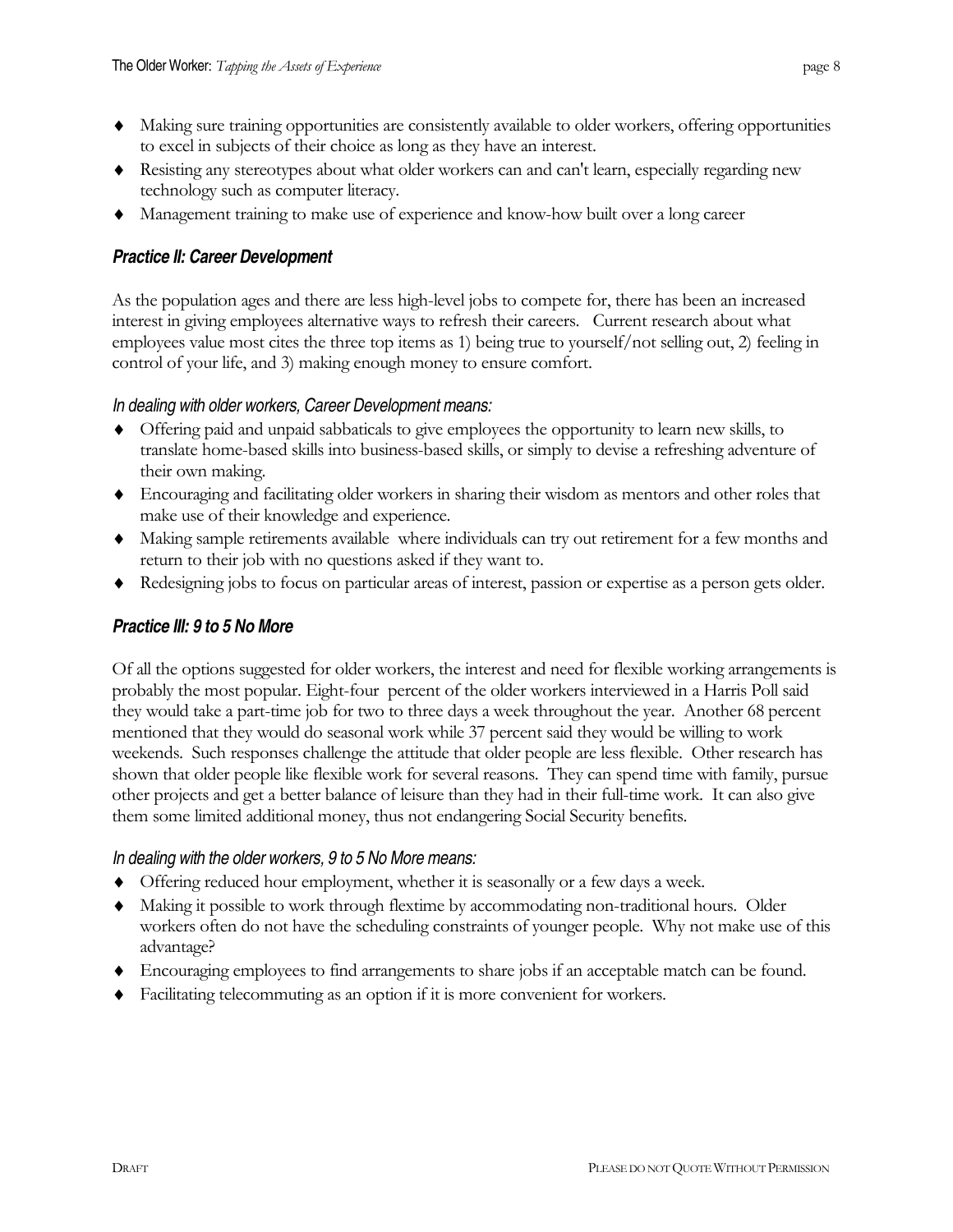Some literature has questioned the wisdom of recent downsizing efforts, blaming it for the exodus of so many experienced workers from the workforce. Although only three of the 100 Bests have a no downsizing strategies, another 37 have informal policies on this subject, and 74 have never had significant layoffs.

## *In dealing with the older worker, No Layoffs means:*

♦ Creating a climate where older workers know they are assured a place, thus building an atmosphere of commitment with a long-term investment of experience.

## *Practice V: Creative Staffing*

Although this practice is not mentioned in the Fortune article, having innovative ways to recruit and maintain the workforce is mentioned in other management literature that tracks persistently successful businesses. This practice goes to the heart of finding and retaining productive older workers.

## *In dealing with older workers, Creative Staffing means:*

- ♦ Using innovative methods to track and keep older workers, such as job banks (see below).
- ♦ Hiring back retired workers for short-term or temporary time periods.
- ♦ Targeting older workers as a specific market and designing programs that match their lifestyle and interests.

## **Three examples of successes illustrate the wisdom of employing older workers:**

- ♦ Travelers Group set up a job bank for its retirees at its Connecticut headquarters in 1981. The bank of over 700 employees matches 250 retirees and 150 other workers to vacancies on a weekly basis, including positions from unskilled data entry to professional. Cost comparisons found that the TravTemp program saved \$871,000 in 1989 in agency fees and sales taxes. This flexible, temporary workforce provides employees familiar with the company and with proven skills.
- ♦ Facing difficulties in recruiting employees, the Home Shopping Network office in St. Petersburg, FL targeted older workers to work part-time and take telephone orders. A 1994 program evaluation showed that the retention rate for senior employees was three times higher than the younger employees over a two-year period. Employees also successfully completed the necessary computer program, and a number moved into customer service positions needing more advanced software skills. In addition, the senior employees also exceeded expectations in talking to customers. The program's success has made the company expand the program to other locations.
- ♦ Faced with an annual turnover rate of almost 100 percent for their reservationists, Days Inn decided to target older workers as potential employees in 1986. They found that the employees easily completed the computer training in the same time period "one-half day" as other workers. Days Inn saved \$1,124 on each older worker in training and recruitment costs over younger ones because older workers stayed three years rather than one. They were also found to have superior sales performance, booking more reservations than the younger workers, although they took longer on calls.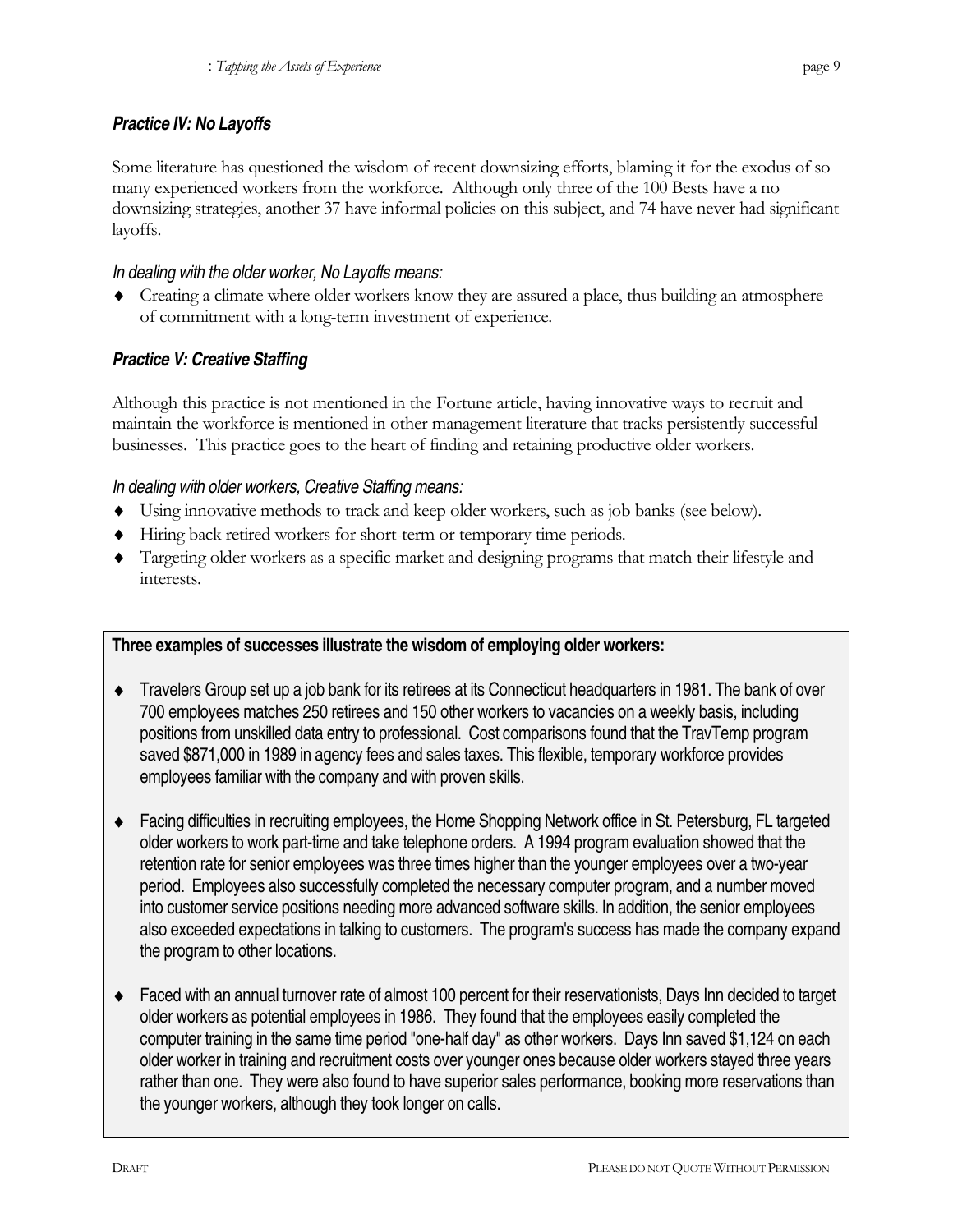Using a phrase associated with Professor Lotte Balyn of MIT, a basic ingredient of almost all of these initiatives is the "disaggregation of work". Our assumptions of what constitutes "working" are largely based on a model constructed during the industrial era. According to this stereotypical view, work is:

- ♦ something that happens in a particular place (in an office or factory),
- ♦ during a certain time frame (usually 9 to 5)
- ♦ for a certain amount of time (8 hours)
- $\bullet$  in the context of certain social relations (i.e., with a particular group of people)
- ♦ with the use of pre-identified technologies (i.e., the same technologies which are owned by and approved of by the organization)
- ♦ and focused on the same specialized function or goal

A wise approach to working with Aging Boomers (as well as the post-50 crowd already in the workplace) would "play" with each of these elements, or any combination of them. Flex time arrangements, telecommuting, intranet and Internet facilitated group work, attaching one's personal technology to an existing grid, rotating work assignments, temporary work groups, and so on are all being practiced in a wide number of organizations now. Insightful organizations are combining these sorts of tactics in an approach designed to meet the developmental needs of the burgeoning post-50 workforce.

### **Working Wisely with Older Workers**

The public at large has a real stake in the success of initiatives that keep older workers at a high level of capacity. Take the health services industry, for example. Even a **two tenths** percent rise in productivity in this field, which has a high percentage of post-50 year old workers, would result in nearly a billion dollar increase in revenues, efficiencies, and savings. This figure doesn't incorporate benefits in the form of innovation and quality initiatives of all sorts. Imagine productivity increases across the array of industries that will have hundreds of thousands of aging boomers on the payrolls. The social benefits would be extraordinary!

How can organizational decision-makers determine the relevance of progressive policies toward older workers to their own companies? How can these successful experiments be elaborated on more of a society-wide basis?

We suggest the following:

### *1. Identify warning signs*

- ♦ if a significant portion of the older workforce seems less than optimally productive
- ♦ if there is considerable misunderstanding, miscommunication, and conflict between generations
- ♦ if there is difficulty retaining skilled workers and experienced managers,
- ♦ if these problems are contributing to a generally low morale in your corporation.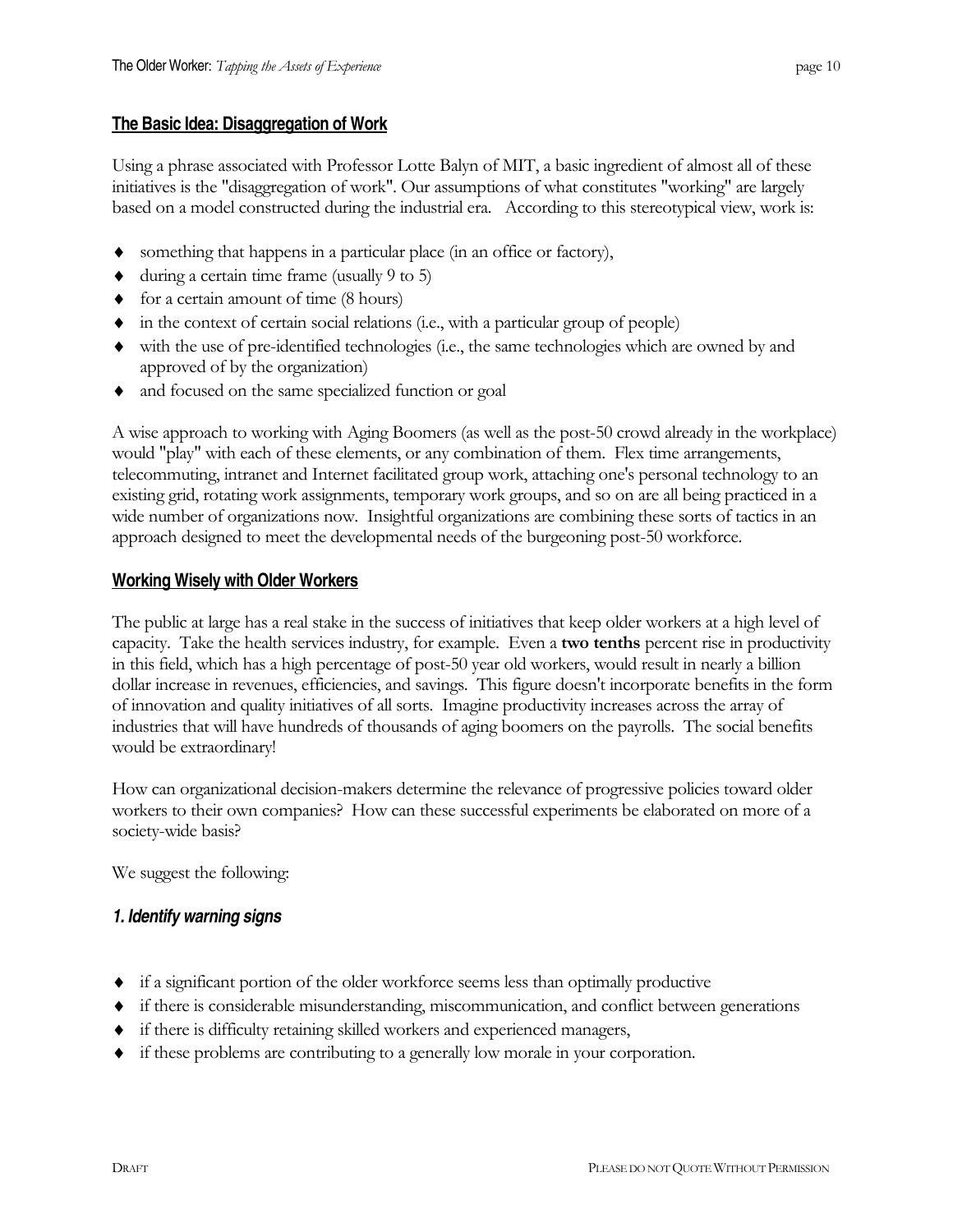## *2. Explore individual and organizational causes of the problem by:*

- ♦ Analyzing systemic constraints on productivity and job satisfaction
- ♦ Determining which formal and informal systems, cultural values, and organization dynamics constrain and which enhance productivity and job satisfaction" for mature workers and for workers in general.

This analysis should derive from a combination of key informant interviews, conducted with a diagonal slice of the organization, focus groups, and a broad-based questionnaire.

### *3. Engage older employees in in-depth interviews regarding their situation.*

These interviews should focus neither on chronic poor performers or entrepreneurial self-starters. Rather, the interviews should focus on the middle group that can be helped by organizational improvements. Explore present and past interests, contemporary experience of being under-utilized, pressured, ignored, and marginalized, disappointments that eat away at their insides and ambitions that might be renewed. Explore the intersection of work and family, work capacity and the capacity of the immediate organizational climate to bring it out or dampen it.

## *4. Compare the present situation with the type of "best practices" we identified above*

- ♦ Align best practices from other organizations with the situation of the individual firm being studied. Also, look for "examples of excellence" within the firm itself, e.g. particular work units using methods that might be brought into service elsewhere in the company.
- ♦ Develop recommendations and organization change strategies to implement the recommended programs.

## *5. Career Counseling: changing individuals*

♦ Provide counseling for once-valued or still-valued older employees, in an effort to determine how to redeploy, retrain, and revitalize their careers.

### *6. Observe if the corporate culture can support these individuals changes*

♦ Determine if organization and individual efforts have significantly increased the productivity and job satisfaction of older workers, as well as the productivity and morale of the entire corporation.

The graphic on the next page summarizes this process.

### \*\*\*INSERT FLOWCHART ABOUT HERE